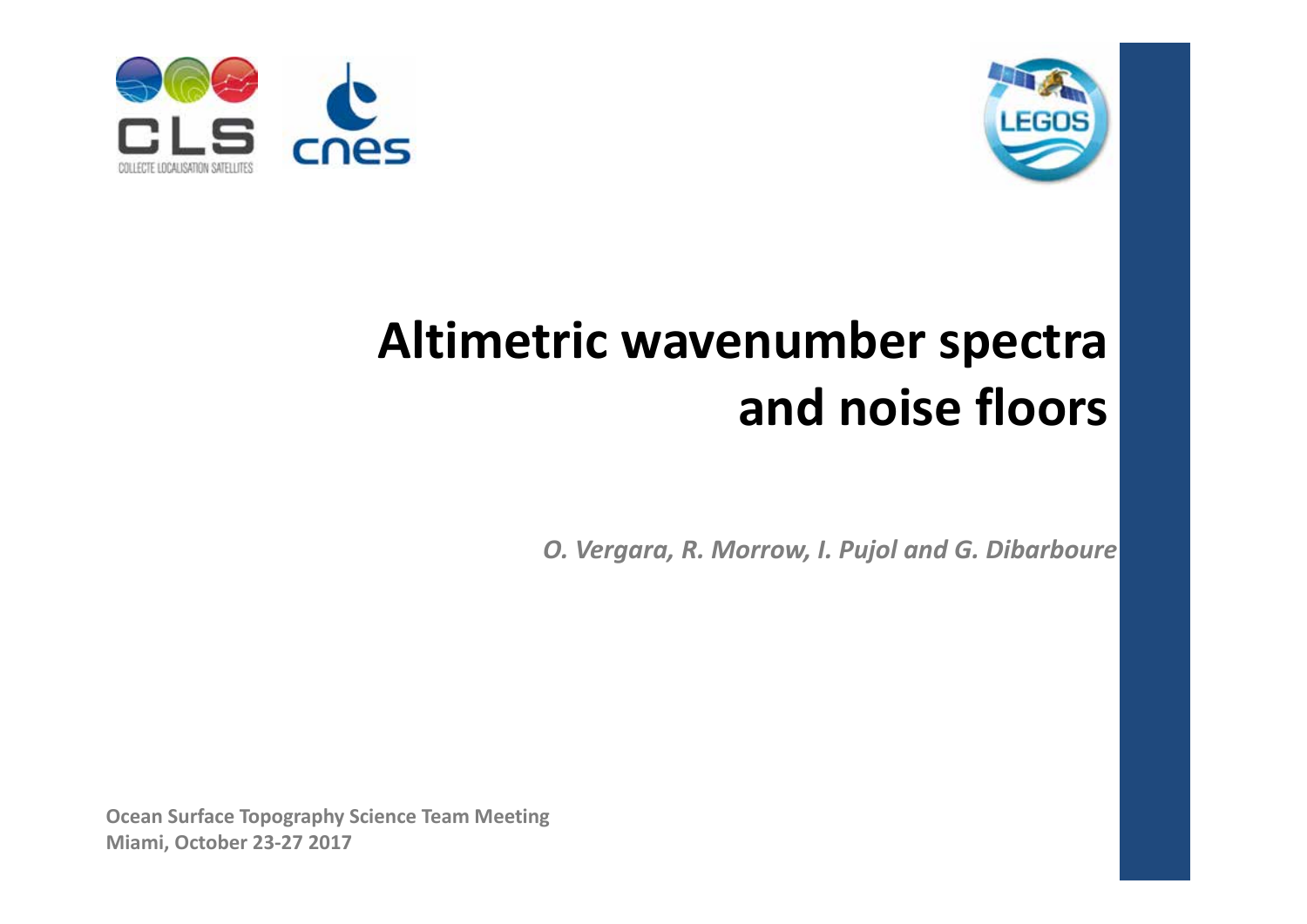# **First S3A results**

- Analyses of SARM Sentinel-3a data (from CNES S3PP products) have been performed to estimate the SAR-mode error budget at small ocean scales
- Main SLA spectrum differences observed Ċ between SARM and LRM spectrum are :
	- Detection of a "red" signal
	- Significant reduction of "bump" signal

‐‐‐‐ Projection of SWOT noise in 2D … large reduction in instrumental noise  $\blacksquare$  Below current S3‐SAR capabilities.

OSTST 2016 | La Rochelle | 01-04 Novemk **M. Raynal et al., OSTST 2016**

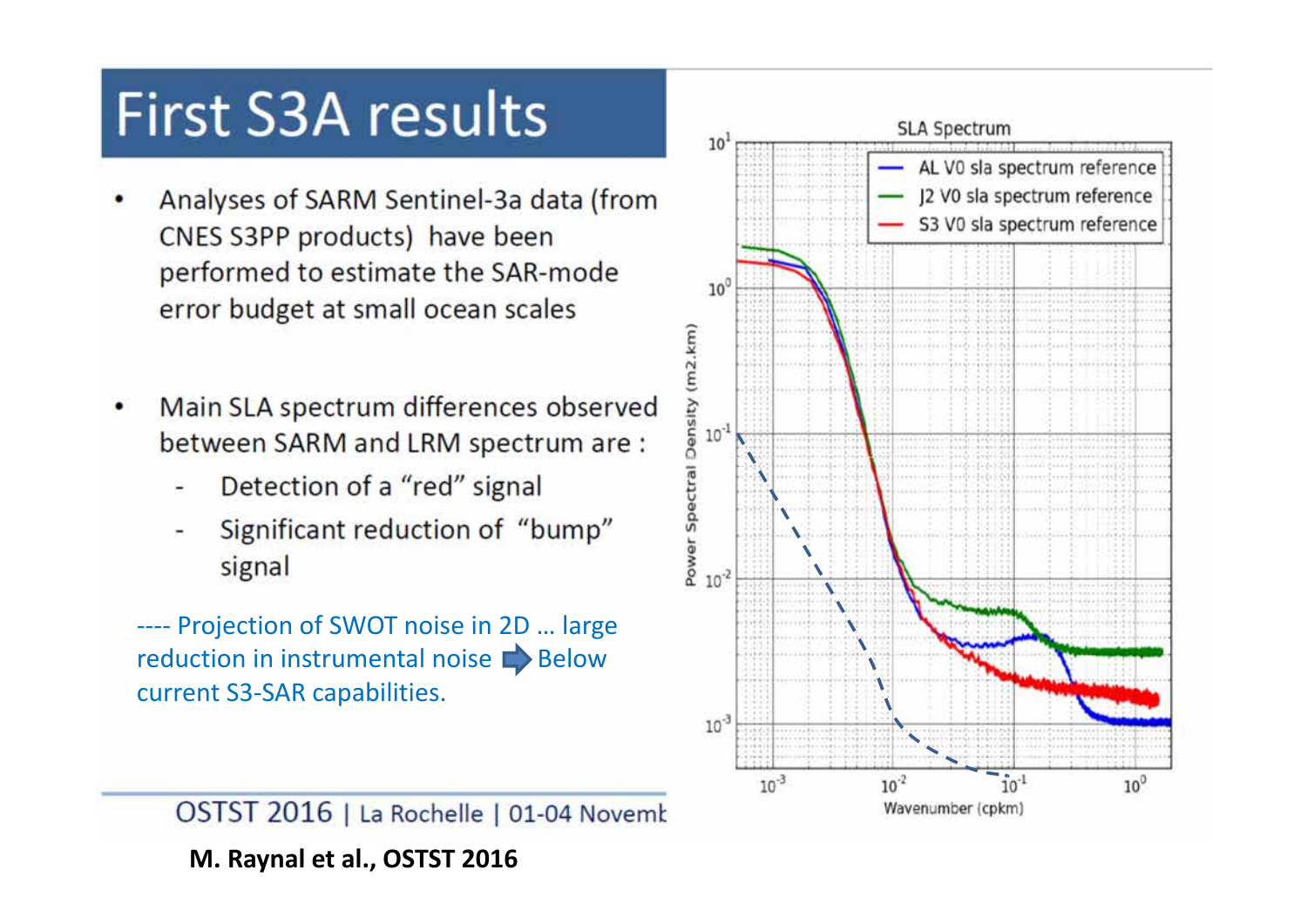## **First S3A results**

Analyses of SARM Sentinel-3a data (from CNES S3PP products) have been performed to estimate the SAR-mode error budget at small ocean scales



## **How do these noise levels vary seasonally and regionally?**

Detection of a "red" signal

¢

Significant reduction of "bump" signal

‐‐‐‐ Projection of SWOT noise in 2D … large reduction in instrumental noise **Below** current S3‐SAR capabilities.

OSTST 2016 | La Rochelle | 01-04 Novemb **M. Raynal et al., OSTST 2016**

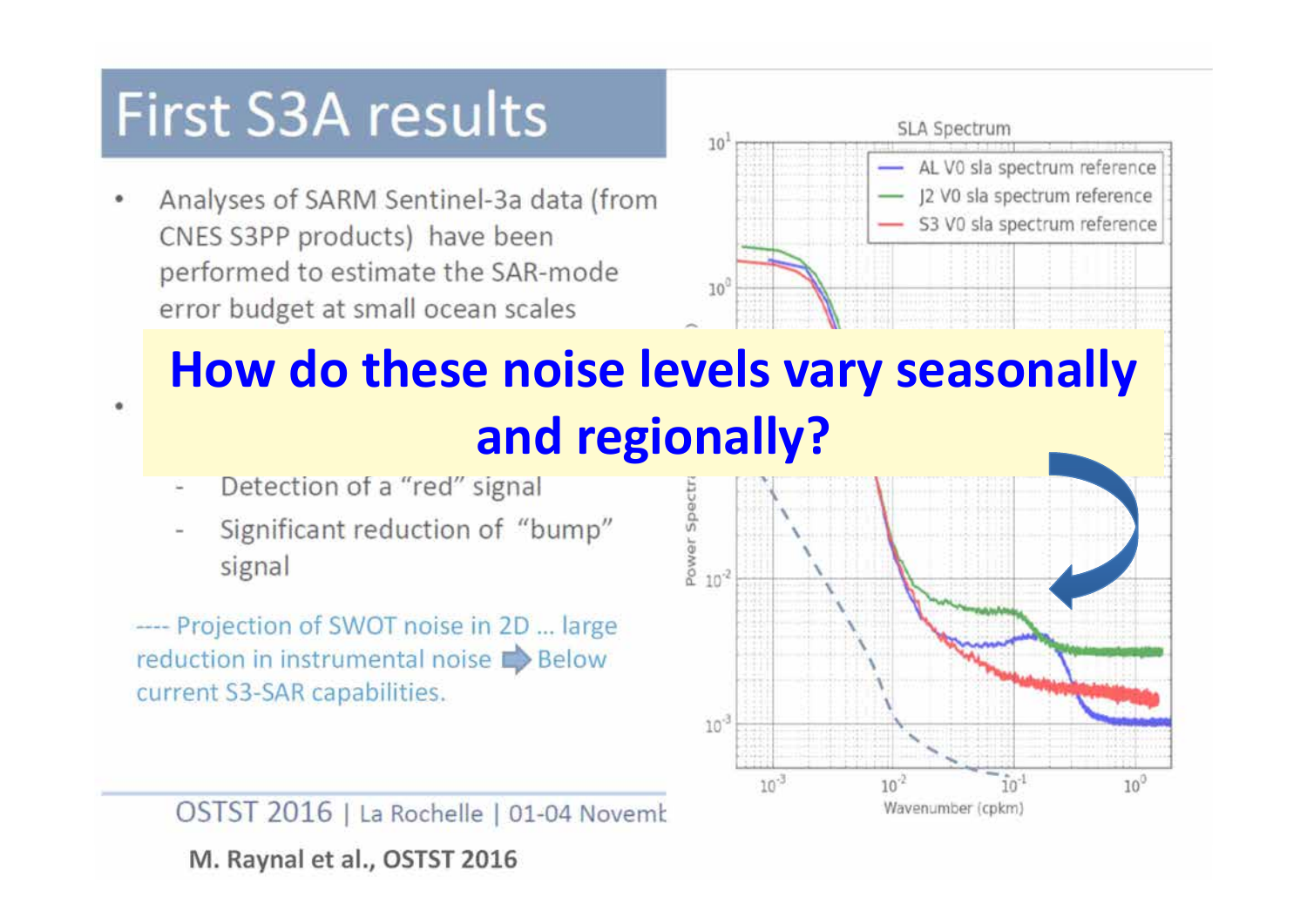# Power Spectral Density analysis

Technique presented by Dufau et al, 2016 & at Lake Constance OSTST 2014

- • Spectra computed on along‐track measurements:
	- 1. Tracks sub‐sampled at fixed length, inside the region of interest.
	- 2. Individual spectral estimations for each sample.
	- 3. Sample averaging yields regional spectrum.
	- 4. Noise estimation (sensor dependent) 10<sup>2</sup> Noise level

Dufau et al 2016 used 5 years of Jason‐2 data, but only 6 months of Saral data

=> We can now analyse 3 years of Saral on repetitive orbit.

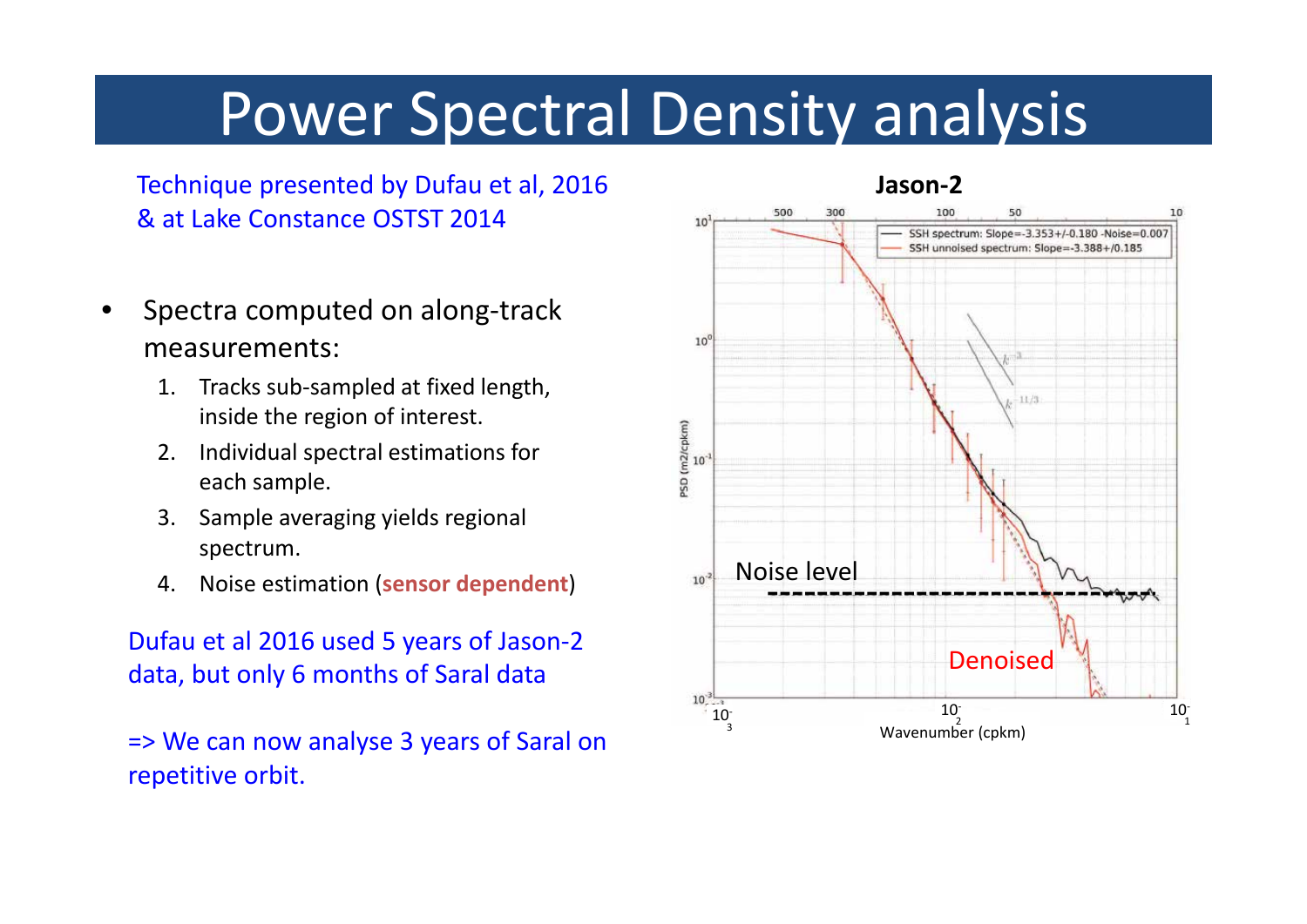# Power Spectral Density analysis

- • Spectra computed on along‐track measurements:
	- 1. Tracks sub‐sampled at fixed length, inside the region of interest.
	- 2. Individual spectral estimations for each sample.
	- 3. Sample averaging yields regional spectrum.

Use of fixed spectral range 70-250 km  $\rightarrow$  Noise level

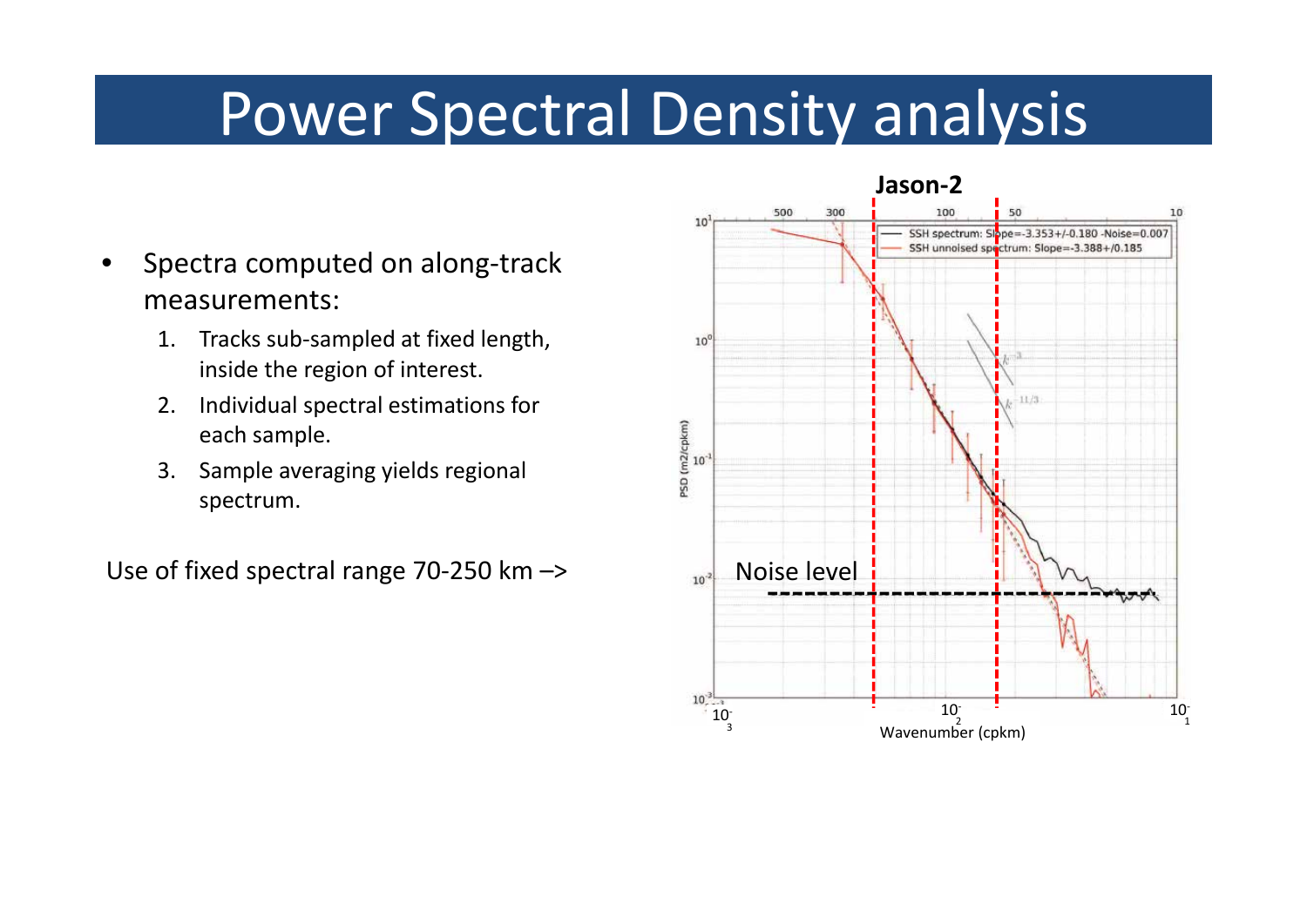# Power Spectral Density analysis

- • Spectra computed on along‐track measurements:
	- 1. Tracks sub‐sampled at fixed length, inside the region of interest.
	- 2. Individual spectral estimations for each sample.
	- 3. Sample averaging yields regional spectrum.

Use of fixed spectral range 70‐250 km –>

- ‐well adapted for mid latitudes.
- ‐Flattens spectral estimate at low latitudes.

#### **See Poster SC3‐09 : Vergara et al., using variable spectral range based on local dynamics in Science Session III : sub‐mesoscale to mesoscale oceanography.**



#### Mean SSH spectra for Jason‐2 (5.5 years of data)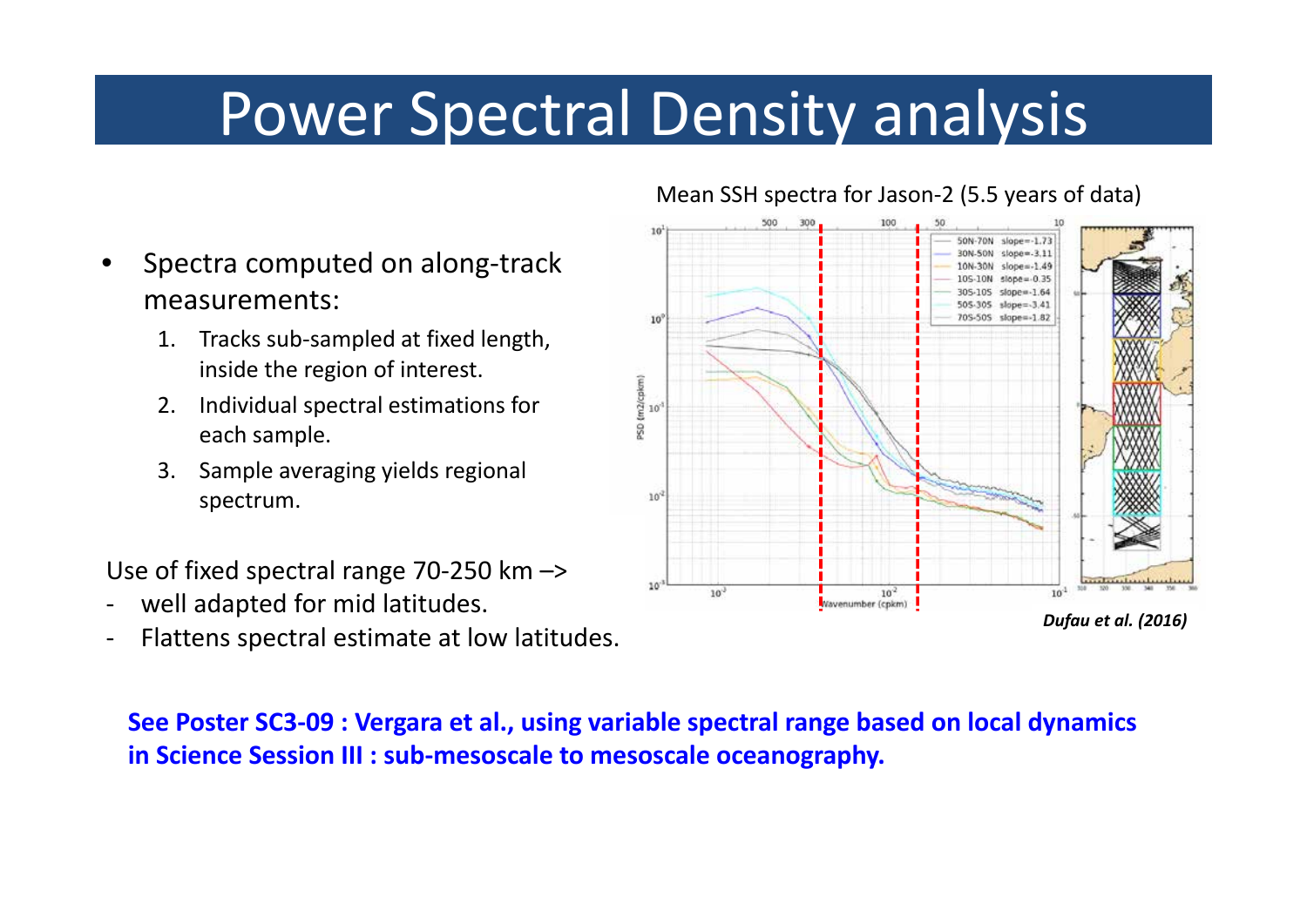### Error levels in altimetric signal





- •● Error levels are the lowest in the inter-tropical band, and increase with latitude.
- $\bullet$ Error levels drastically reduce in recent missions (by ~1.5cm from **J2** to **S3A**).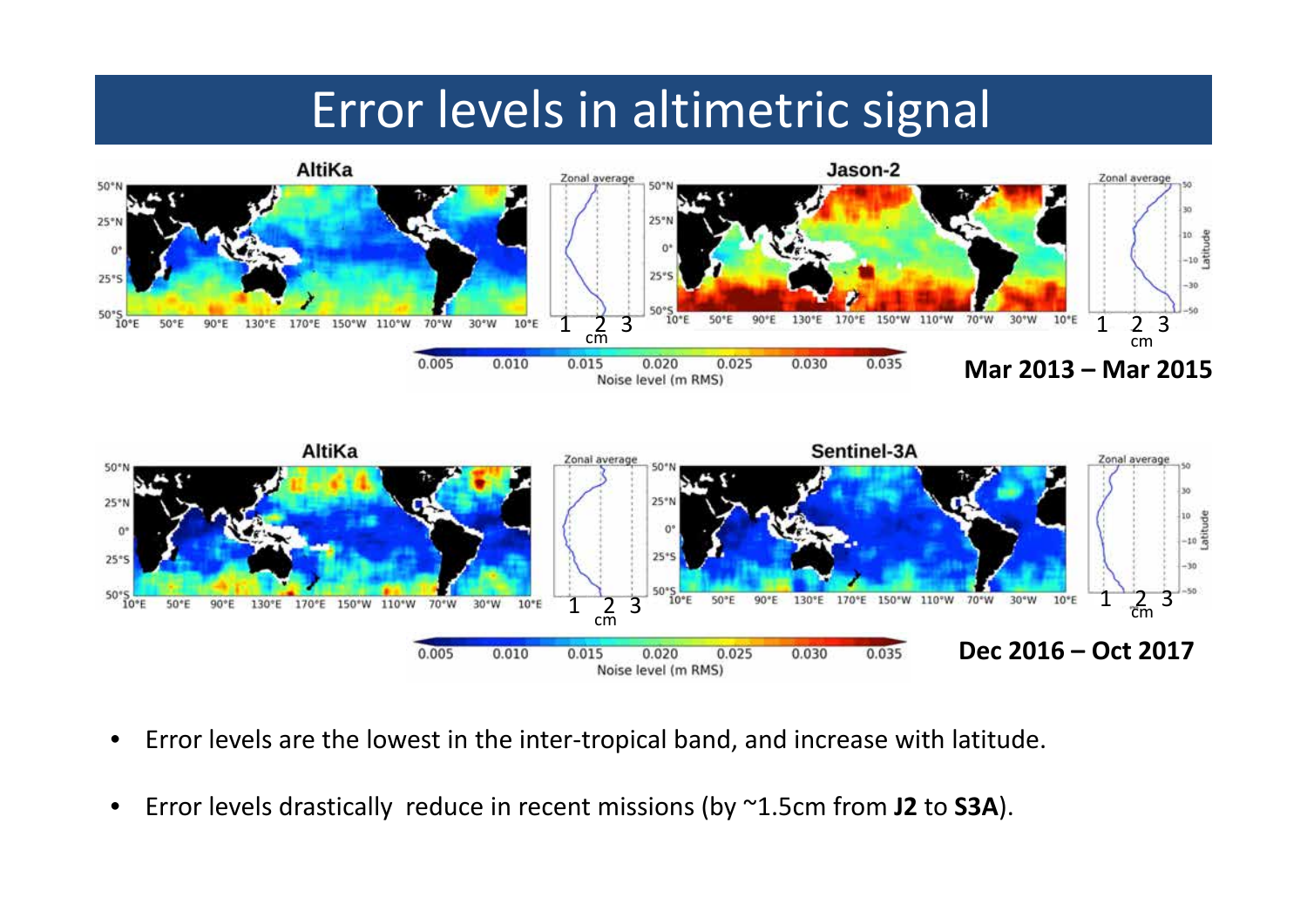#### Seasonal variability in error levels



- $\bullet$  Error levels are lower during summer than during winter, which impacts the fine‐scale resolution capabilities.
- •Large contribution to J2 and Saral errors from the local sea-state and rain, sigma-0 blooms.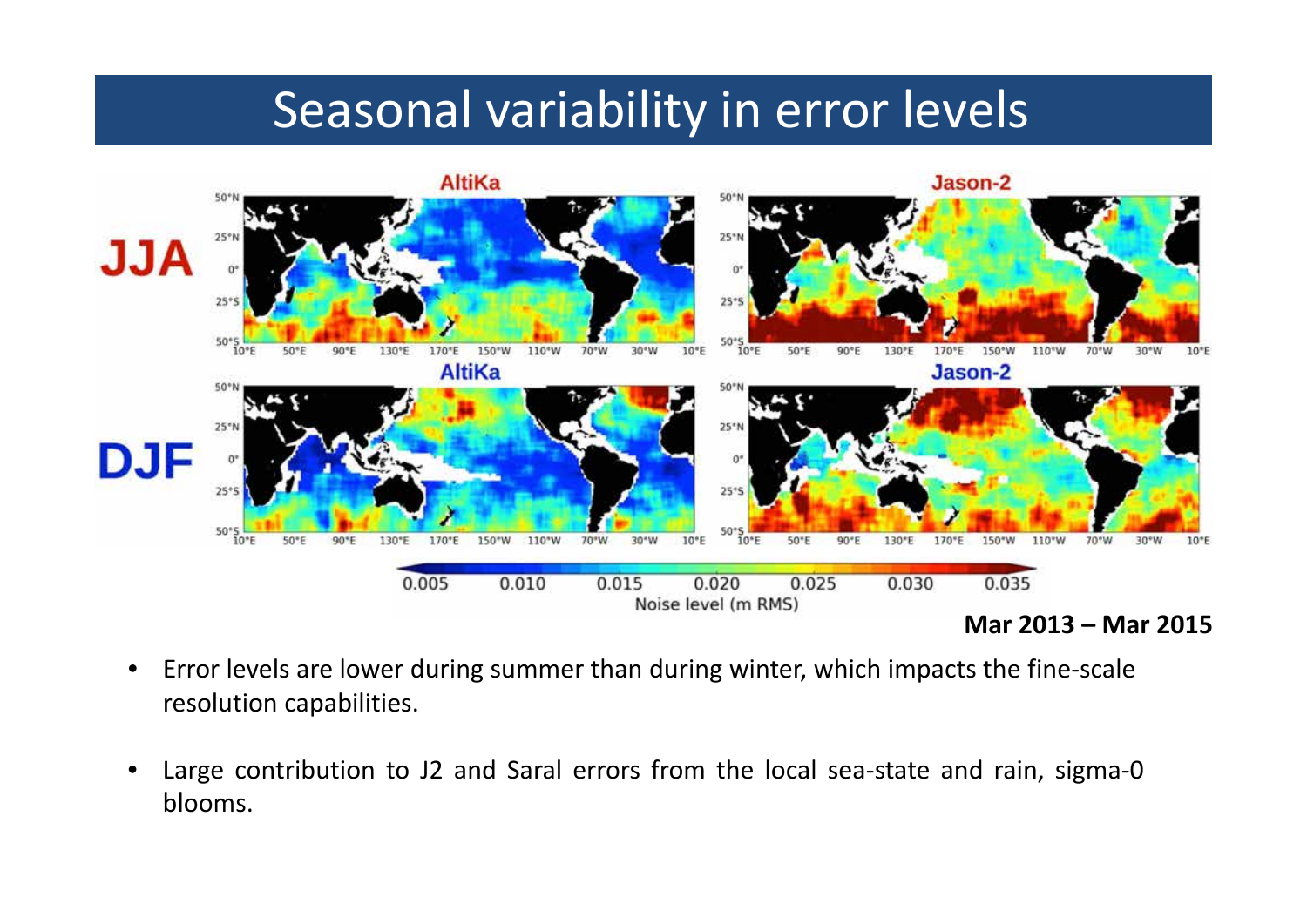### MSS errors signature on SLA PSD: methodology

*Pujol et al., in prep.*

We consider :

H <sup>=</sup> SLA signal including the MSS errors (**e**) and the SLA signal free from MSS errors (**h**) A and B <sup>=</sup> two different cycles

#### **3 main assumptions:**

1) There is no covariance between the SLA signal and the MSS errors.

2) The SLA signal is completely uncorrelated between the two cycles considered.

3) The MSS error is the same, independent of the considered cycle .

1) We use <sup>a</sup> mission/period independent from MSS computation: S3PP/CNES Sentinel‐3A (20Hz); PEACHI SARAL/AltiKa (40Hz)

2) We chose A and B far enough from each other

3) We use <sup>a</sup> repetitive mission

| $0.5 V(H_A - H_B) - 0.5 V(H_A + H_B) = 2 V(e)$ |
|------------------------------------------------|
|------------------------------------------------|

\nMean spectral content of the h signal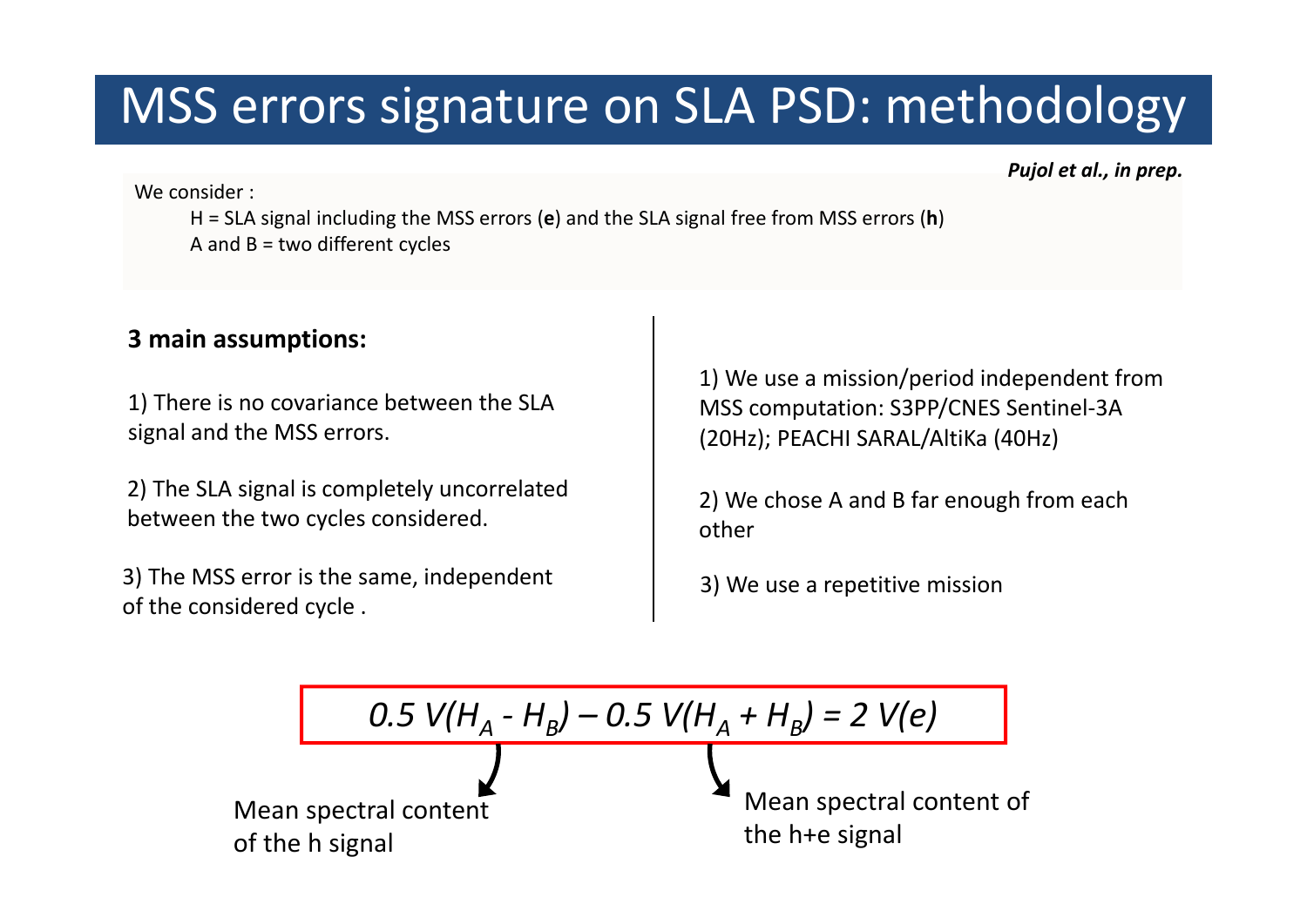### MSS errors signature on SLA PSD

MSS CNES\_CLS15 used

- PSD of the SLA free from MSS errors
- PSD of the SLA including twice the MSS errors
- PSD of twice the MSS errors



Mean MSS errors over [100, 30km] <sup>=</sup> 0.35 cm (**12.1%** of the SLA variance)

of the SLA variance) <sup>=</sup> **2.5 <sup>x</sup> errors observed along AL tracks**

*Pujol et al., in prep.*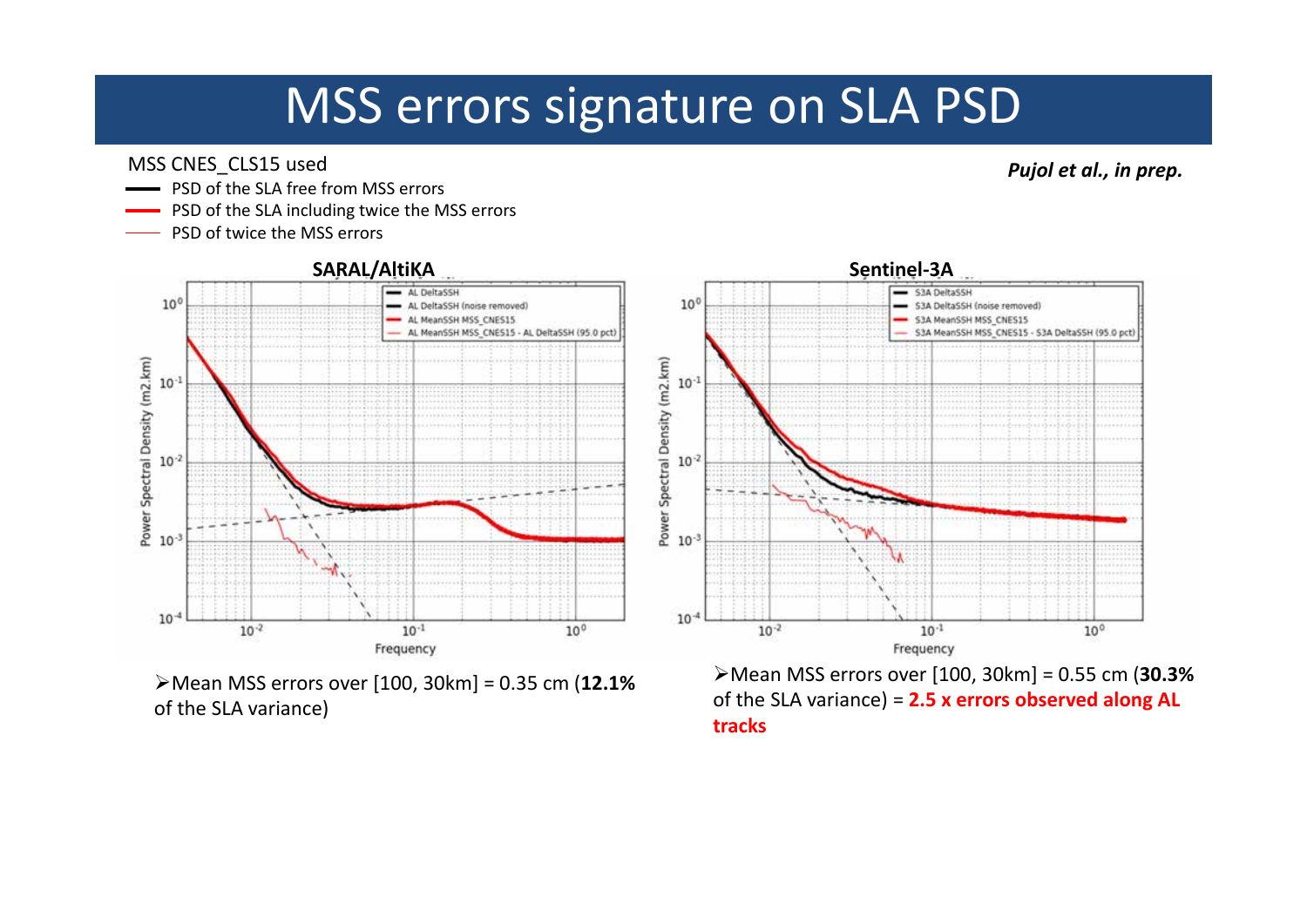### SARAL (**1Hz**) slope estimates distribution



Average SSH spectral slope for Saral (2013‐2015)

#### SSH slope =  $k^{-2}$  x KE spectral slope :

- Good agreement with *in situ* observations in extra‐tropical region.
- Differences increase at lower latitudes.

#### Slope differences could be due to:

- Internal waves in the low latitudes.
- Noise bias: (1) instrumental (2) MSS errors.